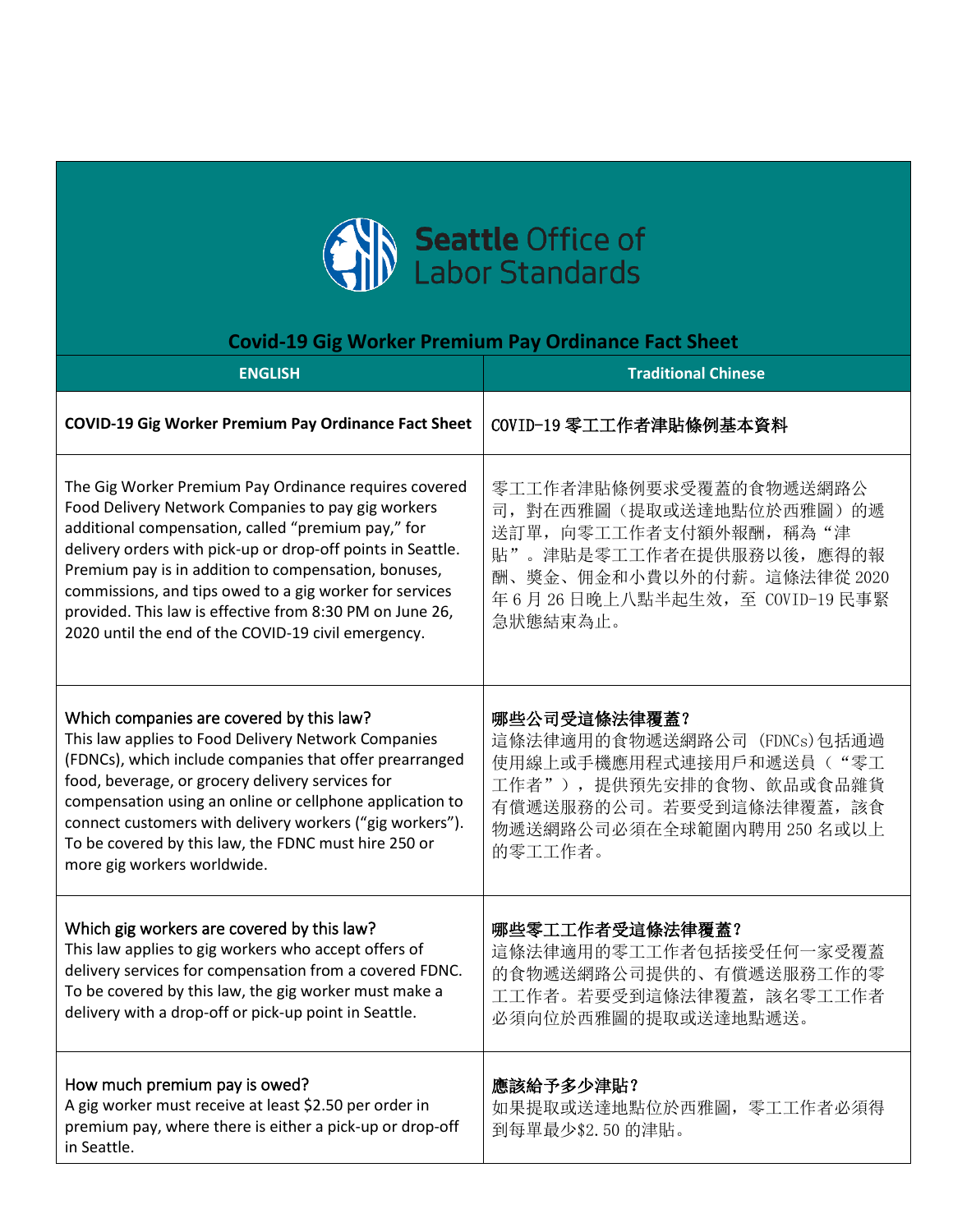| A worker is also owed the following additional amounts if<br>applicable to that same online order:<br>\$1.25 for each additional pick-up point in Seattle<br>\$1.25 for each additional drop-off point in Seattle                                                                                                                                                                                                                                                                                                      | 對於符合條件的訂單, 零工工作者應該從同一訂單中<br>得到以下的額外款額:<br>\$1.25-每增加一個位於西雅圖的提取地點<br>\$1.25-每增加一個位於西雅圖的送達地點                                                                                  |
|------------------------------------------------------------------------------------------------------------------------------------------------------------------------------------------------------------------------------------------------------------------------------------------------------------------------------------------------------------------------------------------------------------------------------------------------------------------------------------------------------------------------|-----------------------------------------------------------------------------------------------------------------------------------------------------------------------------|
| Food Delivery Network Companies must:<br>Pay premium pay at the same time compensation is<br>provided for the rest of the online order<br>Identify which orders qualified for premium pay<br>Separately itemize premium pay from other<br>compensation<br>Provide workers with individual, written notice of the<br>rights granted by this law, including the right to be free<br>from retaliation. Notice must be made by phone<br>application or online web portal, in English and the<br>worker's primary language. | 食物遞送網路公司必須:<br>在支付線上訂單的其他薪酬的同時支付津貼<br>辨識哪些訂單符合津貼資格<br>將津貼從其他薪酬中分開列記<br>向工作者分別提供書面通知, 告知這條法律所<br>$\bullet$<br>賦予的權利,其中包括免受報復的權利。通知<br>必須通過手機應用程式或線上入口網站, 用英<br>語和工作者的主要語言發佈。 |
| <b>Consumer &amp; Gig Worker Protections</b><br>Companies are prohibited from taking these actions, if they<br>are taken as a result of this law going into effect:<br>Reducing or modifying service areas in Seattle<br>Reducing a worker's compensation<br>Limiting a worker's earning capacity<br>Adding customer charges to grocery orders                                                                                                                                                                         | 用戶和零工工作者保護<br>公司禁止因為這條法律生效而採取以下行動:<br>減少或修改西雅圖的服務區域<br>減少工作者的薪酬<br>限制工作者的收入額度<br>$\bullet$<br>增加食品雜貨訂單的用戶費                                                                  |
| SEATTLE OFFICE OF LABOR STANDARDS                                                                                                                                                                                                                                                                                                                                                                                                                                                                                      | 西雅圖勞工標準辦公室                                                                                                                                                                  |
| Our mission is to advance labor standards through<br>thoughtful community and business engagement, strategic<br>enforcement, and innovative policy development, with a<br>commitment to race and social justice.                                                                                                                                                                                                                                                                                                       | 我們的使命是通過全面的社區和企業參與、策略性執<br>行和革新的政策制定, 以推進勞工標準, 並且對種族<br>和社會正義作出承諾。                                                                                                          |
| <b>Our Services</b><br>Investigation of complaints<br>Outreach to workers<br>Technical assistance for business<br>Resources and referrals                                                                                                                                                                                                                                                                                                                                                                              | 我們的服務<br>投訴調查<br>工作者拓展<br>企業技術援助<br>資源和轉介                                                                                                                                   |
| Language interpretation and translation available.<br>Accommodations for persons with disabilities are<br>provided. Services are free.                                                                                                                                                                                                                                                                                                                                                                                 | 可提供口譯和翻譯服務。<br>可為殘疾人士提供便利設施。免費服務。                                                                                                                                           |